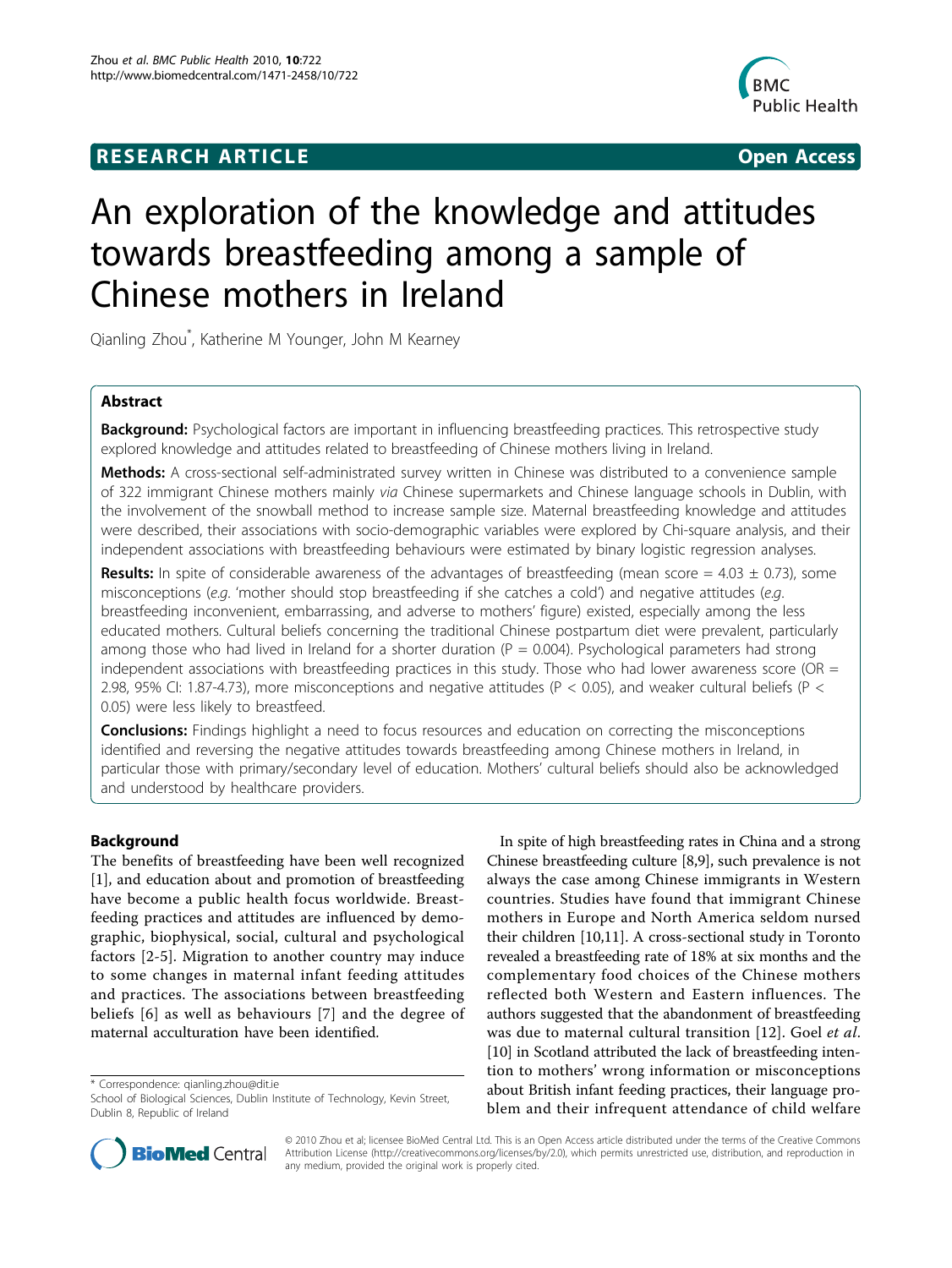clinics. Studies in Australia reported the common perceptions of inadequate breast milk and inconvenience of breastfeeding [\[13,14\]](#page-9-0). Li et al. [[15\]](#page-9-0) in Perth, Australia discovered the maintenance of some traditional practices among Chinese mothers who gave birth in Australia, e.g. using traditional methods to boost breast milk production. This survey also detailed Chinese immigrant mothers' knowledge and attitudes about breastfeeding [[16](#page-9-0)].

Ireland, a country with one of the world's lowest levels of breastfeeding [[17](#page-9-0)], has in the last decade become a multicultural society comprised of immigrants from diverse ethnic backgrounds [\[18](#page-9-0)]. Several campaigns have been launched to improve breastfeeding in Ireland. For example, the five-year Strategic Action Plan for Breastfeeding advised better hospital and community breastfeeding services for mothers, in order to raise the breastfeeding initiation rate by 2% points per year [[19](#page-9-0)]. A cohort study ( $n = 450$ ) in a large maternity hospital in Dublin conducted between 2004 and 2006 has demonstrated that breastfeeding initiation rate of Irish nationals (47%) was significantly lower that of non-nationals (79.6%) [[20\]](#page-9-0). Similar findings have also been reported in the most recent infant feeding survey in Ireland [\[21\]](#page-9-0). Owing to the small size of each non-national group, breastfeeding rates of each group have not been detailed in either of these studies, however, both studies suggested a need for health professionals to understand cultural and attitudinal differences in breastfeeding. However, the attitudinal parameter, a strong predictor of infant feeding practices [[22,23](#page-9-0)], has scarcely been examined in Ireland [[24\]](#page-9-0). Hence, this study was undertaken to explore the knowledge and attitudes towards breastfeeding of the Chinese, a major ethnic population in Ireland [\[18\]](#page-9-0), and determine the influence of socio-demographic factors on maternal knowledge and attitudes, in an attempt to facilitate the appropriate promotion and health support of breastfeeding to the immigrant Chinese mothers in Ireland, and to contribute to the overall increase of breastfeeding rates in Ireland.

# Methods

## The sample

Subject inclusion criteria were: women who were born in China (including Hong Kong and Macau), who had given birth to at least one child, and had been in Ireland for at least 6 months.

## Data collection

Ethical approval was obtained from the Research Ethics Committee of the Dublin Institute of Technology. The study was announced in a Chinese local newspaper and an internet forum which are frequently visited by the Chinese in Ireland, as well as some Chinese local communities. Recruitment was between September and December 2008. Potential participants were approached in Chinese supermarkets, Chinese Language Schools, church organizations and a few Chinese restaurants in Dublin urban and suburban areas. The purpose and demands of the study were explained (in Chinese), confidentiality and anonymity were assured, and the questionnaire was distributed to each participant, together with instructions for completion and a stamped addressed envelope. A 'snowball' technique was used to increase sample size, *i.e.* participants were requested to spread word of this study and distribute the questionnaires to their friends or relatives. A total number of 343 questionnaires were collected by post. Where necessary, respondents were re-contacted by a follow-up telephone call to clarify or fill in missing information. Participants who were born outside China as well as those whose child (ren) were born neither in China nor in Ireland were further excluded. A final total of 322 questionnaires were used in the data analysis.

## The questionnaire

The cross-sectional questionnaire was devised on the basis of an extensive literature review of migration studies [[13,14,16,25,26\]](#page-9-0). This paper mainly used questions in the final section, which were specifically designed to examine the maternal knowledge and explore the attitudes of breastfeeding. Breastfeeding knowledge was assessed by four questions (S1-S4) related to the advantages of breastfeeding, as well as some other questions on the fundamental understanding of breastfeeding [[16,25\]](#page-9-0). Some breastfeeding attitude questions were adopted from the Iowa Infant Feeding Attitude Scale (IIFAS) [\[26\]](#page-9-0), which has been used in several different populations [[22,26-28\]](#page-9-0). Additional attitude questions were related to the Chinese breastfeeding culture and context [[13,14,16](#page-9-0),[29,30\]](#page-9-0) and mother's views on the Irish breastfeeding environment. A 5-point Likert scale was used to test the maternal awareness of the advantage of breastfeeding to the babies (S1-S4). The higher the score, the greater the level of awareness. As for the other knowledge items and attitudes, a 4-point Likert scale was used. Socio-demographic information (mother's current age, marital status, birthplace, education level, duration of staying in Ireland, delivery location, couple's occupations and family income), as well as questions on whether mother had breastfed one or more children, and whether the mother herself had been breastfed as a baby were also asked.

The questionnaire was reviewed for content validity and cultural appropriateness by two breastfeeding specialists and a Chinese medical doctor. Members of the panel checked and made comments on the questionnaire individually. Subsequent adjustments of the questionnaire were made accordingly and then approved by all members in the panel. Afterwards, the questionnaire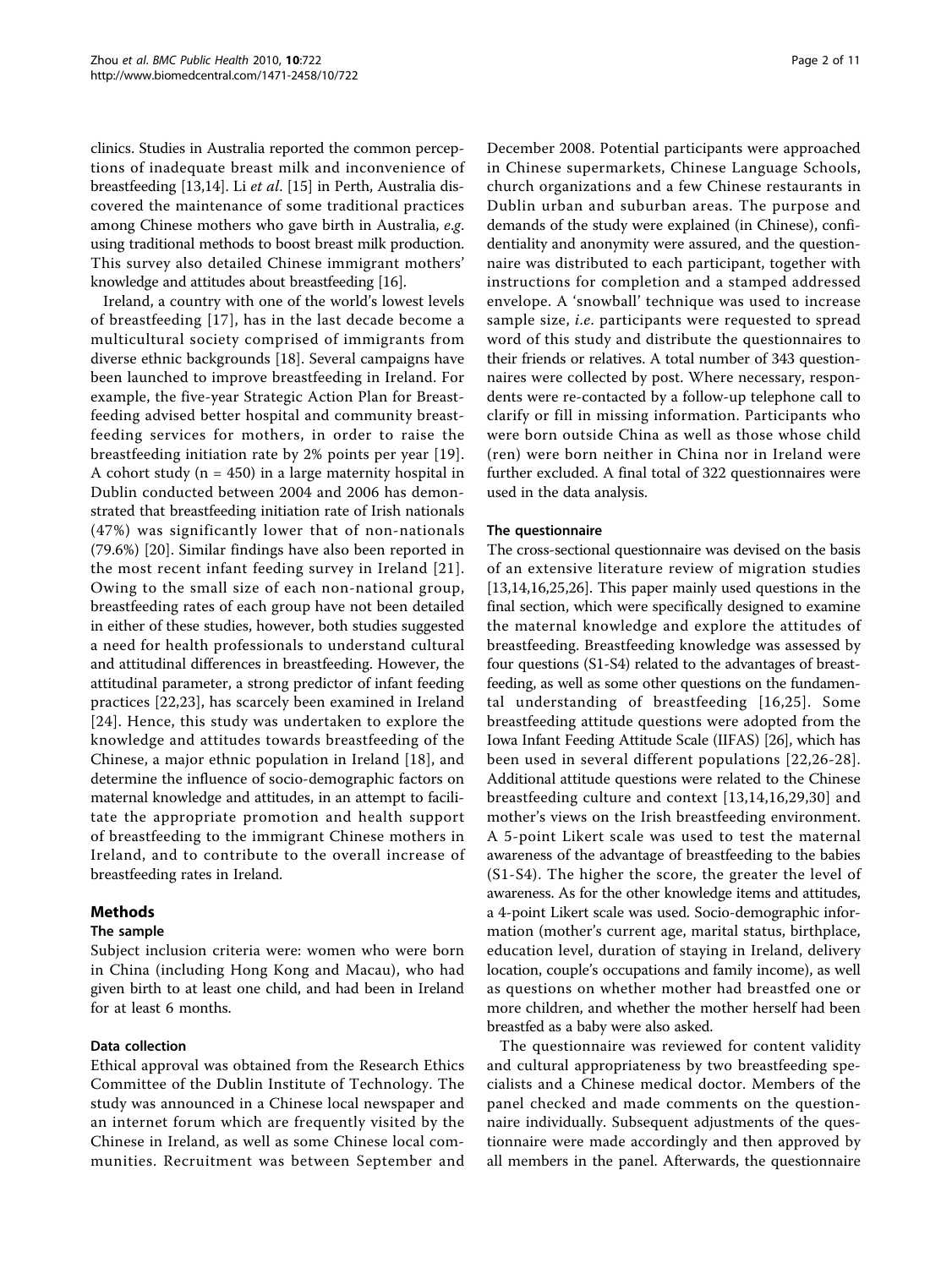was translated into Chinese and blind back translated for the accuracy of the translation [[31\]](#page-9-0), and the Chinese version was also checked for language adequacy. The final questionnaire was then pilot tested on 20 Chinese mothers recruited in Chinese supermarkets in Ireland to assess clarity and redundancy.

## Data analyses

Data analyses were conducted with SPSS (version 15). Frequencies and descriptive summary statistics were performed to describe the sample. Cross-tabulations and Pearson's Chi-square tests was performed to assess the association of socio-demographic variables with knowledge and attitudes towards breastfeeding. The mean awareness score was calculated by summing all awareness scale items and dividing by the total number of items. The internal consistency (Cronbach's alpha) of the awareness scale was 0.84, indicating acceptable reliability. One-way analysis of variance (ANOVA) at the 95% significance level was conducted to compare the difference in mean awareness scores across socio-demographic status. Where statistically significant effects were encountered ( $P < 0.05$ ), comparisons of means were made using Scheffe'<sup>s</sup> post hoc multiple comparisons test. Binary logistic regression analyses were performed to assess the independent associations between breastfeeding knowledge and attitudes, and breastfeeding behaviours after controlling for socio-demographic confounders. Attitude/knowledge items were accessed individually, i.e. in each analysis, one attitude/knowledge variable together with all the socio-demographic variables (including maternal current age, maternal birthplace, mother's duration in Ireland, education level, whether or not mother herself had been breastfed when she was a baby, and husband/partner's occupation) were entered into the model in a forced entry fashion. Odds ratio (OR) and 95% confidence intervals (CI) were reported. The level of 5% significance was used throughout the statistical analyses.

In this paper, breastfeeding is taken to mean 'any breastfeeding', i.e. the child has received breast milk with or without other drink, formula or other infant food [\[9](#page-9-0)]. 'Breast-feeder' refers to Chinese mothers who have breastfed at least one child; and 'non-breast-feeder' as Chinese mothers who have never breastfed any of their children.

## Results

#### Sample characteristics

This study included 322 Chinese mothers living in Ireland (mainly Dublin and its suburban areas) at the time of the study, 77.2% had their child(ren) in Ireland, 15.0% delivered in China, and the rest 7.8% gave birth in both China and Ireland. Mothers were 22 to 54 years old

(mean age 33.2 years), staying in Ireland from 0.5 to 29.1 years (mean duration 7.5 years). The majority were married, housewives, born in the northern part of mainland China, had a third level education and had a family income of 15,000-30,000 euro annually. Most mothers had breastfed at least one child (breast-feeder) and had been breastfed as a baby. Husband/partner of respondents was mainly a non-professional worker (Table [1](#page-3-0)).

## Knowledge of breastfeeding

'Breastfeeding is better for the baby' was indicated as the main reason for breastfeeding (87%) (data not shown). According to Figure [1,](#page-4-0) more than 82% of them agreed that breast milk is the ideal food for babies (S2); over 70% were conscious of the unique health benefits of breast milk (S3) and above 60% recognized some disease protective effects of breast milk (S1&S4). Responses to these four awareness statements (S1-S4) was found to be highly reliable (Cronbach's alpha = 0.84). Mean score was above 4.0 (out of 5), implying that mothers were aware of the advantages of breastfeeding to the babies. Misconceptions were revealed according to another four statements (K1-K4) (Figure [1](#page-4-0)). Mothers were more likely to agree rather than disagree with these three statements: K1.Infant formula should be fed to all newborn infants until their mothers' milk comes in; K2.The nutritional benefits of breast milk last only until the baby is weaned from breast milk; and K3.Mother should not breastfeed if she catches a cold. And 17% were unsure about the stimulating effect of frequent sucking (K4).

## Attitudes towards breastfeeding

Maternal attitudes towards breastfeeding are outlined in Table [2.](#page-4-0) More than three quarters of the respondents denied that 'I do not like breastfeeding' and two-thirds agreed that formula-feeders missed one of the great joys of motherhood. Over 65% of mothers believed that breastfeeding was cheaper and would restore their figure more rapidly than formula feeding, but ambivalently over half of the respondents thought that breastfeeding would make mothers' breasts sag. The statements 'breastfeeding is old-fashioned' and 'formula feeding is a symbol of wealth' were highly disagreed with (> 90%). While mothers generally did not think they knew enough about breastfeeding (54.7%), their feeding choice would not be influenced by their husband/partner (77.4%) or infant formula advertising (78.3%). Attitudes less favourable to breastfeeding included: formula feeding was more convenient (53.6%) and a better choice for working/studying mothers (88%). Over 50% of the mothers would feel embarrassed to be seen breastfeeding and more than 65% would avoid breastfeeding in public. Over 85% of respondents considered certain traditional diets to be beneficial for breast milk production, and certain maternal foods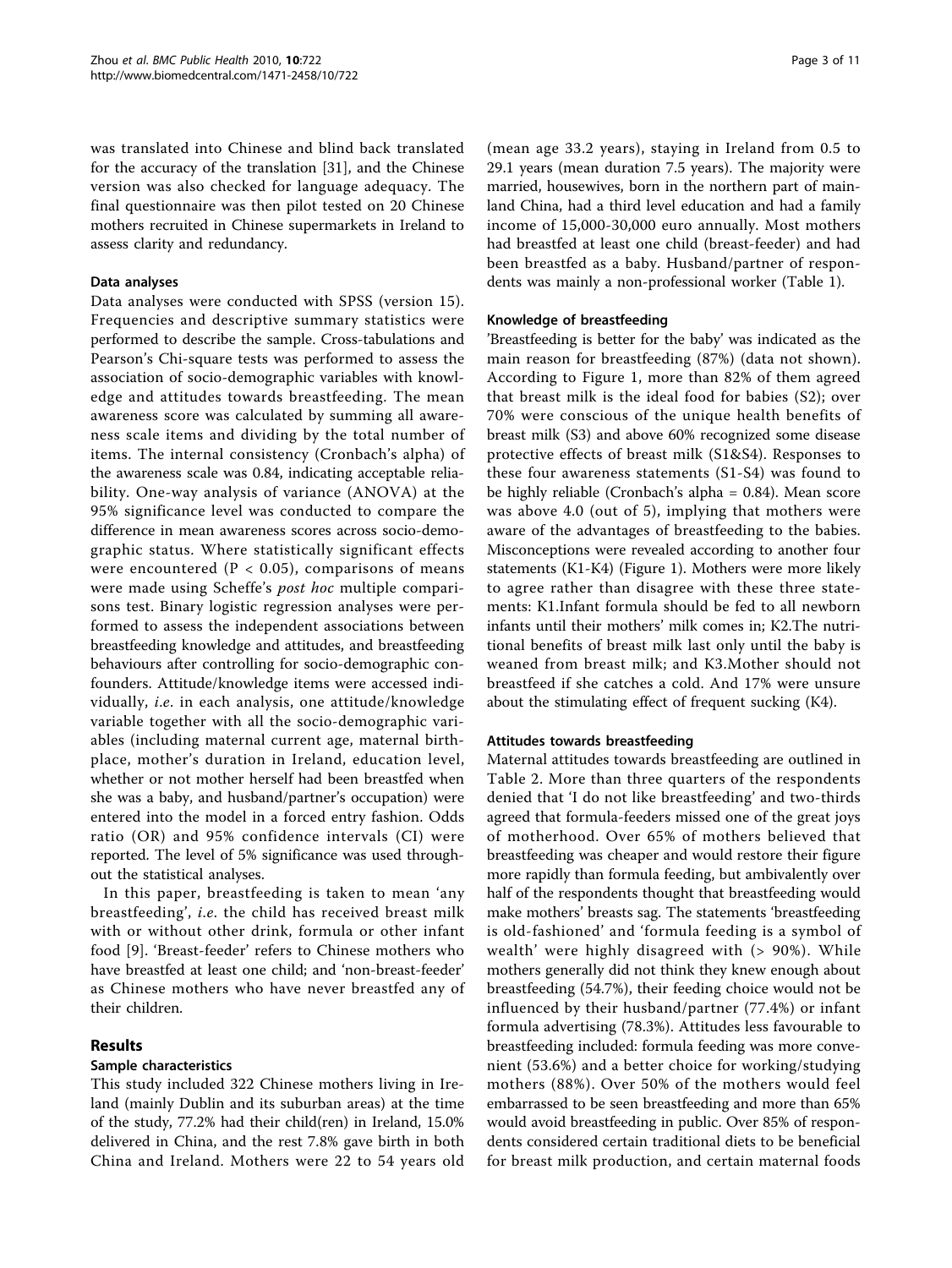<span id="page-3-0"></span>

|  |  | Table 1 Characteristics of the sample $(n = 322)$ |  |  |  |  |  |
|--|--|---------------------------------------------------|--|--|--|--|--|
|--|--|---------------------------------------------------|--|--|--|--|--|

| Characteristic                                         | No. $^{\dagger}$ | (%)        |
|--------------------------------------------------------|------------------|------------|
| Current age                                            |                  |            |
| $20 - 29$                                              | 107              | (34.0)     |
| 30-39                                                  | 154              | (48.9)     |
| > 40                                                   | 54               | (17.1)     |
| Marital status                                         |                  |            |
| Married                                                | 275              | (85.4)     |
| Single/Divorced/Widow                                  | 47               | (14.6)     |
| Education level                                        |                  |            |
| Primary/Secondary                                      | 156              | (48.4)     |
| Tertiary                                               | 166              | (51.6)     |
| Current occupation                                     |                  |            |
| Self-employed/Professional work                        | 79               | (24.9)     |
| Non-professional work                                  | 107              | (33.8)     |
| Housewife                                              | 131              | (41.3)     |
| Husband/partner occupation                             |                  |            |
| Self-employed/Professional work                        | 109              | (34.8)     |
| Non-professional work                                  | 195              | (62.3)     |
| Unemployed                                             | 9                | (2.9)      |
| Family income last year (euro, before tax)             |                  |            |
| < 15,000                                               | 49               | (15.7)     |
| 15,000-30,000                                          | 163              | (52.1)     |
| 30,000-50,000                                          | 59               | (18.8)     |
| > 50,000                                               | 42               | (13.4)     |
| Mother's birth place <sup>§</sup>                      |                  |            |
| Mainland China (North)                                 |                  | 164 (51.3) |
| Mainland China (South)                                 | 109              | (34.1)     |
| Hong Kong                                              | 47               | (14.7)     |
| Duration in Ireland (years)                            |                  |            |
| $\leq$ = 5                                             | 99               | (30.7)     |
| $> 5 - 10$                                             | 179              | (55.6)     |
| >10                                                    | 44               | (13.7)     |
| Has mother herself been breastfed when she was a baby? |                  |            |
| Yes                                                    | 276              | (85.7)     |
| <b>No</b>                                              | 31               | (9.6)      |
| Don't know                                             | 15               | (4.7)      |
| Has she breastfed at least one child?                  |                  |            |
| Yes                                                    | 263              | (81.7)     |
| No                                                     | 59               | (18.3)     |
| Where did she give birth to her child(ren)?            |                  |            |
| China only                                             | 48               | (15.0)     |
| Ireland only                                           | 247              | (77.2)     |
| Both China and Ireland                                 | 25               | (7.8)      |

† Columns where the numbers do not add up to 322 reflect missing values for this column.

§ Mainland China (north) included the provinces of Anhui, Hebei, Heilongjiang, Henan, Hubei, Jiangsu, Jilin, Liaoning, Shandong, Shanxi; Xinjiang Uygur Autonomous Region; and the municipality of Beijing, Tianjin.

Mainland China (south) included the provinces of Fujian, Guangdong, Jiangxi, Sichuang, Yunnan, Zhejiang; Guangxi Zhuang Autonomous Region; and the municipality of Chongqing, Shanghai.

Hong Kong indicated Hong Kong Special Administrative Regions of China. In this study, one subject from Macau was also grouped into this category.

having harmful effects (e.g. 'cold' foods according to Chinese food classification). A higher percentage of mothers believed that there were more breastfeeding promotion and education, as well as supportive public facilities in Ireland than in China. Living in Ireland was not deemed to be a barrier to breastfeeding.

## Socio-demographic influences on breastfeeding knowledge and attitudes

Univariate analyses demonstrated that mothers who were below 30 years old, less educated, both couples had nonprofessional occupations, and where the mother had not been breastfed as a baby were more likely to have lower awareness scores and agree with the misconceptions (Table [3](#page-5-0)). Less well-educated mothers, those from Hong Kong, and longer term Irish residents (> 10 years) had lower preferences for breastfeeding than their counterparts. The longer mothers lived in Ireland, the less likely they were to hold cultural belief concerning postpartum diets (Table [4](#page-6-0)).

## The association between of breastfeeding attitudes/ knowledge and practices

Logistic regression analyses demonstrated that knowledge strongly independently associated with practices (Table [5\)](#page-6-0). Mothers who had higher awareness scores  $(OR = 2.98, CI: 1.87-4.73)$ , or who were opposed to feeding newborns with formula at birth (OR = 2.96, CI: 1.40-6.27), or who believed in the stimulation of breast milk production by frequent sucking (OR = 3.49, CI: 1.76-6.92), or who did not see the need to stop breastfeeding if the mother caught a cold (OR =  $3.14$ , CI: 1.16-8.49) were about three times more likely than their peers to breastfeed. As for attitudes, disagreement with the statement 'I do not like breastfeeding' was the strongest determinant of breastfeeding (OR = 4.98, CI: 2.50- 9.90). Mothers who believed in the positive effect of the traditional Chinese postpartum diet on breast milk production (OR = 3.82, CI: 1.70-8.60), or who agreed that 'mothers who formula-feed miss one of the great joys of motherhood' (OR = 3.17, CI: 1.64-6.13), or who disagreed that 'breastfeeding will make mothers' breasts sag' (OR = 2.28, CI: 1.01-5.12) or who denied that 'if husband/partner objects to breastfeeding, I will give up'  $(OR = 2.31; CI: 1.17-4.52)$  were more likely to breastfeed (Table [5\)](#page-6-0).

# **Discussion**

## The sample

According to the Irish census in 2006, there were 4660 Chinese females between 20 and 54 years old living in Ireland [[18](#page-9-0)]. Of these, 322 participated in this study,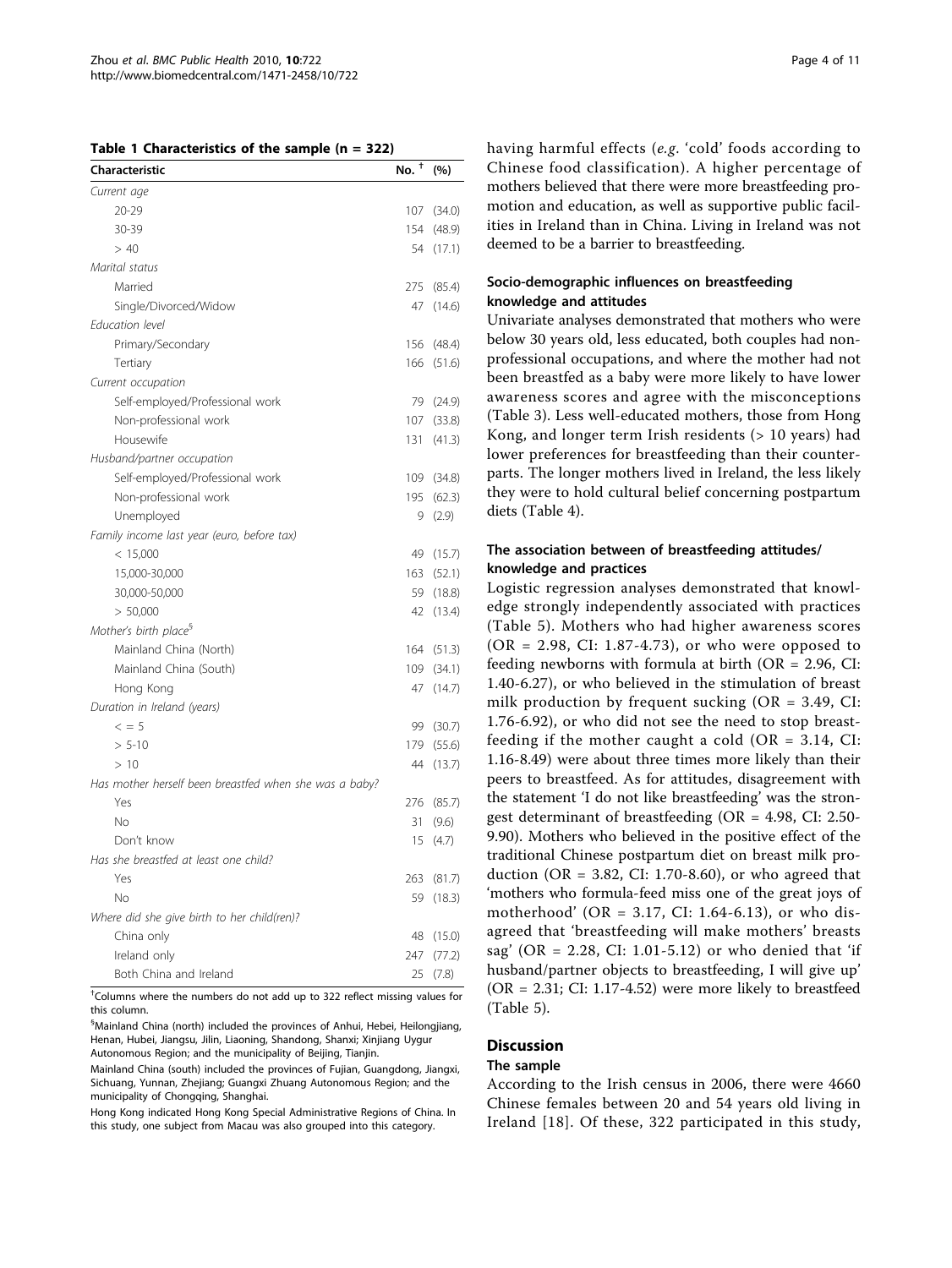<span id="page-4-0"></span>

Figure 1 Maternal knowledge of breastfeeding (n = 322). S1, S2, S3 and S4 are statements accessing the maternal awareness of the advantages breastfeeding for their babies. S1: A breastfed baby is likely to have fewer infections than a formula fed baby. S2: Breast milk is the ideal food for babies. S3: Breastfeeding provides health benefits for infants that cannot be provided by formula milk. S4: Breastfeeding significantly reduces the risk of a large number of infant diseases. K1, K2, K3 and K4 are misconceptions related to breastfeeding. K1.Infant formula should be fed to all newborn infants until their mothers' milk comes in. K2.The nutritional benefits of breast milk last only until the baby is weaned from breast milk. K3.Mother should not breastfeed if she catches a cold. K4.It is the frequency of breastfeeding as well as the milk removed from the breast that stimulates further milk production. Disagree = Strongly disagree/Tend to disagree; Agree = Strongly agree/Tend to agree.

## Table 2 Maternal attitudes towards breastfeeding (n = 322)

|                                                                                                                                                                          | Disagree <sup>†</sup> Agree <sup>†</sup> |      | Don't<br>know |
|--------------------------------------------------------------------------------------------------------------------------------------------------------------------------|------------------------------------------|------|---------------|
|                                                                                                                                                                          | (%)                                      | (%)  | (%)           |
| I do not like breastfeeding.                                                                                                                                             | 78.7                                     | 17.1 | 4.1           |
| Breast milk is less expensive than infant formula.                                                                                                                       | 23.7                                     | 68.0 | 8.2           |
| Breastfeeding can allow mother's weight to return to normal earlier than formula feeding.                                                                                | 12.3                                     | 65.2 | 22.5          |
| Breastfeeding will make mothers' breasts sag.                                                                                                                            | 30.0                                     | 53.6 | 16.4          |
| Formula feeding is more convenient than breastfeeding.                                                                                                                   | 42.0                                     | 53.6 | 4.4           |
| Formula feeding is a better choice if the mother works or studies outside home.                                                                                          | 9.1                                      | 88.0 | 2.8           |
| Mothers who formula-feed miss one of the great joys of motherhood.                                                                                                       | 22.5                                     | 66.1 | 11.4          |
| I would feel embarrassed if someone saw me breastfeeding.                                                                                                                | 45.7                                     | 51.7 | 2.5           |
| I will not breastfeed in public.                                                                                                                                         | 31.6                                     | 65.2 | 3.2           |
| Formula feeding is a symbol of wealth.                                                                                                                                   | 90.0                                     | 3.1  | 6.9           |
| Breastfeeding is old fashioned.                                                                                                                                          | 96.6                                     | 0.9  | 2.5           |
| I do not think I know enough about breastfeeding.                                                                                                                        | 39.3                                     | 54.7 | 6.0           |
| If husband/partner objects to breastfeeding, I will give up.                                                                                                             | 77.4                                     | 16.3 | 6.3           |
| Infant formula advertisements have influenced my feeding decision.                                                                                                       | 78.3                                     | 17.0 | 4.7           |
| Some traditional Chinese food can help to improve milk production.                                                                                                       | 5.3                                      | 85.2 | 9.4           |
| Five classifications of foods (cold, sharp, hot, poisonous, windy) should be avoided during lactation because these<br>foods have a negative effect on the nursing baby. | 7.2                                      | 86.5 | 6.3           |
| Public facilities (e.g. restaurants, shopping centre, public toilets) in Ireland are more supportive for breastfeeding<br>practices than those in China.                 | 8.1                                      | 82.2 | 9.7           |
| There is more promotion and education on breastfeeding in Ireland than in China.                                                                                         | 26.5                                     | 48.6 | 24.9          |
| Living in Ireland is a barrier for Chinese women to breastfeed.                                                                                                          | 51.4                                     | 35.5 | 13.1          |

† Disagree = Strongly disagree/Tend to disagree; Agree = Strongly agree/Tend to agree.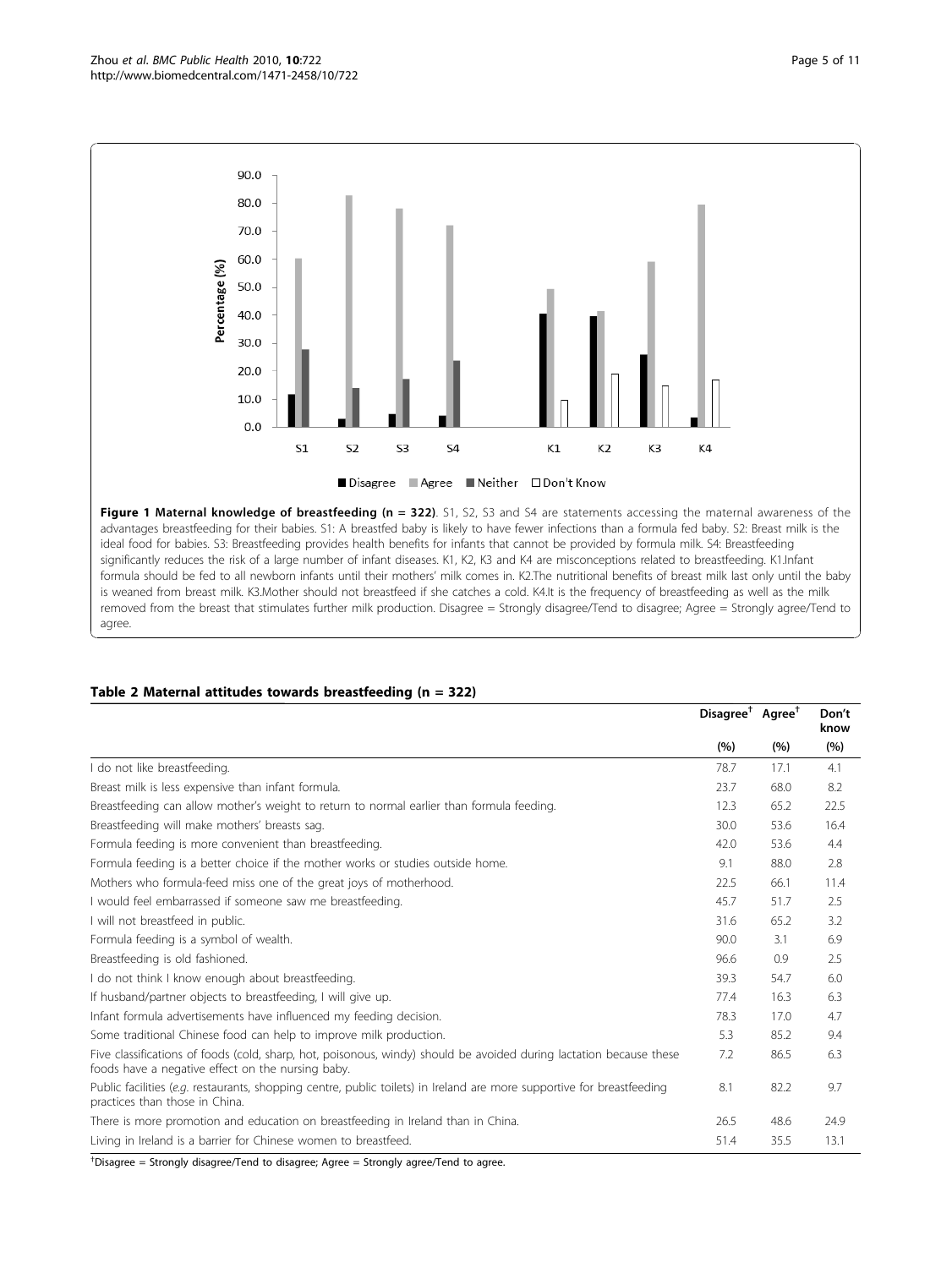|                                                           | K1.Infant formula should be<br>fed to all newborn infants<br>until their mothers' milk<br>comes in. |                    |               |            | K3.Mother should not<br>breastfeed if she catches a<br>cold. |                    |               |       | Maternal awareness of the advantages<br>of breastfeeding for the babies. |  |
|-----------------------------------------------------------|-----------------------------------------------------------------------------------------------------|--------------------|---------------|------------|--------------------------------------------------------------|--------------------|---------------|-------|--------------------------------------------------------------------------|--|
|                                                           | Disagree <sup>†</sup>                                                                               | Agree <sup>+</sup> | Don't<br>know | P          | Disagree <sup>†</sup>                                        | Agree <sup>+</sup> | Don't<br>know | P     | Mean score <sup>§</sup>                                                  |  |
|                                                           | (%)                                                                                                 | (%)                | (%)           |            | (%)                                                          | (%)                | (%)           |       |                                                                          |  |
| Total                                                     | 40.7                                                                                                | 49.5               | 9.8           |            | 26.0                                                         | 59.2               | 14.7          |       | $4.03 \pm 0.73$                                                          |  |
| Current age                                               |                                                                                                     |                    |               |            |                                                              |                    |               |       |                                                                          |  |
| $20 - 29$                                                 | 34.9                                                                                                | 54.7               | 10.4          | 0.013      | 20.8                                                         | 70.8               | 8.5           | 0.005 | 3.90 <sup>b</sup>                                                        |  |
| 30-39                                                     | 45.4                                                                                                | 49.3               | 5.3           |            | 32.0                                                         | 53.6               | 14.4          |       | 4.14 <sup>a</sup>                                                        |  |
| > 40                                                      | 38.9                                                                                                | 40.7               | 20.4          |            | 20.4                                                         | 53.7               | 25.9          |       | 4.03 <sup>ab</sup>                                                       |  |
| Education level                                           |                                                                                                     |                    |               |            |                                                              |                    |               |       |                                                                          |  |
| Primary/Secondary level                                   | 36.8                                                                                                | 50.7               | 12.5          | 0.187      | 19.6                                                         | 64.1               | 16.3          | 0.043 | 3.93 <sup>b</sup>                                                        |  |
| Third level                                               | 44.2                                                                                                | 48.5               | 7.3           |            | 31.9                                                         | 54.8               | 13.3          |       | 4.14 <sup>a</sup>                                                        |  |
| Current occupation                                        |                                                                                                     |                    |               |            |                                                              |                    |               |       |                                                                          |  |
| Self-employed/Professional<br>work                        | 49.4                                                                                                | 45.5               | 5.2           | 0.228 36.7 |                                                              | 51.9               | 11.4          | 0.015 | 4.25 <sup>a</sup>                                                        |  |
| Non-professional work                                     | 38.7                                                                                                | 51.9               | 9.4           |            | 21.7                                                         | 67.9               | 10.4          |       | 3.98 <sup>b</sup>                                                        |  |
| Housewife                                                 | 36.4                                                                                                | 50.4               | 13.2          |            | 22.5                                                         | 56.6               | 20.9          |       | 3.98 <sup>b</sup>                                                        |  |
| Husband/partner occupation                                |                                                                                                     |                    |               |            |                                                              |                    |               |       |                                                                          |  |
| Self-employed/Professional<br>work                        | 51.9                                                                                                | 39.6               | 8.5           | 0.013 36.4 |                                                              | 50.5               | 13.1          | 0.011 | 4.20 <sup>a</sup>                                                        |  |
| Non-professional work/<br>Unemployed                      | 34.7                                                                                                | 55.4               | 9.9           |            | 20.7                                                         | 64.0               | 15.3          |       | $3.97^{b}$                                                               |  |
| Mother's birth place                                      |                                                                                                     |                    |               |            |                                                              |                    |               |       |                                                                          |  |
| Mainland China (north)                                    | 40.1                                                                                                | 53.7               | 6.2           | 0.005      | 30.1                                                         | 57.7               | 12.3          | 0.013 | $4.08^{ns}$                                                              |  |
| Mainland China (south)                                    | 40.2                                                                                                | 50.5               | 9.3           |            | 22.2                                                         | 65.7               | 12.0          |       | 4.04                                                                     |  |
| Hong Kong                                                 | 43.5                                                                                                | 32.6               | 23.9          |            | 19.6                                                         | 50.0               | 30.4          |       | 3.90                                                                     |  |
| Duration in Ireland (years)                               |                                                                                                     |                    |               |            |                                                              |                    |               |       |                                                                          |  |
| $\leq$ = 5                                                | 51.5                                                                                                | 41.4               | 7.1           | 0.001 33.3 |                                                              | 58.6               | 8.1           | 0.001 | $4.11^{ns}$                                                              |  |
| $> 5 - 10$                                                | 34.9                                                                                                | 57.1               | 8.0           |            | 23.7                                                         | 62.7               | 13.6          |       | 4.02                                                                     |  |
| >10                                                       | 39.5                                                                                                | 37.2               | 23.3          |            | 18.6                                                         | 46.5               | 34.9          |       | 3.93                                                                     |  |
| Has mother herself been<br>breastfed when she was a baby? |                                                                                                     |                    |               |            |                                                              |                    |               |       |                                                                          |  |
| Yes                                                       | 41.2                                                                                                | 51.1               | 7.7           | 0.009      | 27.0                                                         | 58.4               | 14.6          | 0.609 | $4.06^{ns}$                                                              |  |
| No/Don't know                                             | 37.8                                                                                                | 40.0               | 22.2          |            | 20.0                                                         | 64.4               | 15.6          |       | 3.91                                                                     |  |

#### <span id="page-5-0"></span>Table 3 Mother's knowledge of breastfeeding, classified by socio-demographics characteristics‡ (n = 322)

‡ Group comparisons for categories variables (variables in K1 and K2) were performed by Pearson Chi-square analysis. Group comparisons for continuous variables (mean score) were performed by One-way ANOVA analysis; <sup>ab</sup> different subscripts denote significances difference within groups using Scheffe post hoc multiple comparisons test (P < 0.05). ns: no significant difference (P > 0.05).

† Disagree = Strongly disagree/Tend to disagree; Agree = Strongly agree/Tend to agree.

 $^{\$}$ Mean score was calculated from responses basing on a 5-point Likert scale. Strongly Disagree = 1; Tend to disagree = 2; Neither = 3; Tend to Agree = 4; Strongly Agree = 5.

representing 9% of the Chinese women in the age group in Ireland. Since there are no census data specifically on Chinese mothers, it is difficult to determine the generalisability of the results. Comparing to the present sample profile to the census data on Chinese women in Ireland [[18](#page-9-0)], higher percentages of married (85% vs. 65%), tertiary level educated (51.6% vs. 28%), and working (58.7% vs. 38%) women were found in this study population. Participants were generally in a relatively low social class, which was reflected by their low income and couple's non-professitional occupation. This is in accordance to the census data that the majority of Chinese in Ireland are students or in non-professional work [[18\]](#page-9-0). The majority of participants had ever breastfed and had been breastfed as a baby; this reflects the strong Chinese breastfeeding culture. Most participants (77.2%) had their first babies after coming to Ireland.

#### Breastfeeding knowledge

Chinese mothers in this study were by and large aware of the advantages of breastfeeding for babies, in agreement with the Chinese migration study in Australia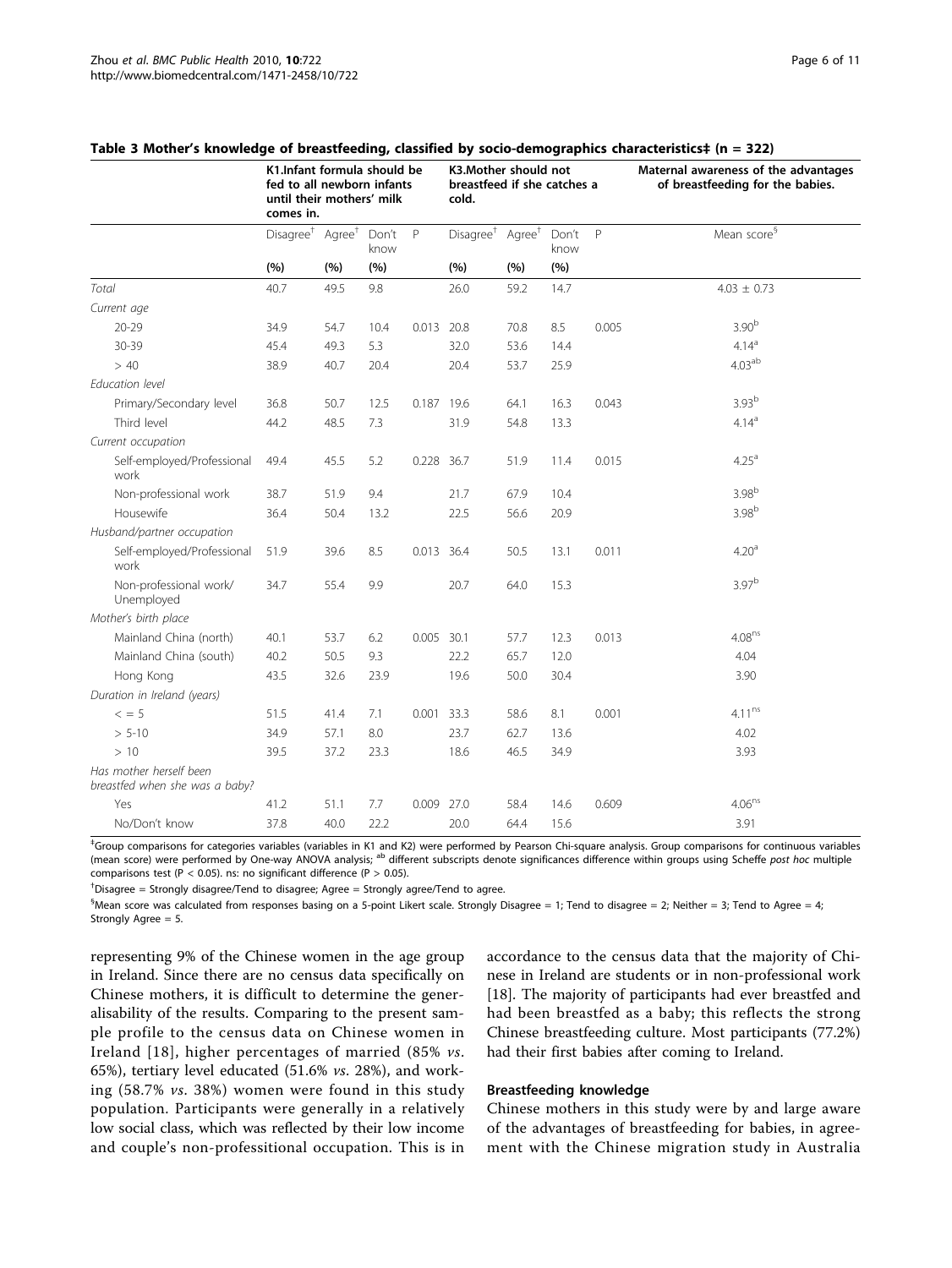|                             | I do not like breastfeeding. |                    |            |       | Five classifications of foods should be avoided during lactation because<br>these foods have a negative effect on the nursing baby. |                       |            |       |  |
|-----------------------------|------------------------------|--------------------|------------|-------|-------------------------------------------------------------------------------------------------------------------------------------|-----------------------|------------|-------|--|
|                             | Disagree <sup>†</sup>        | Agree <sup>+</sup> | Don't know | P     | Disagree <sup>+</sup>                                                                                                               | $A$ gree <sup>†</sup> | Don't know | P     |  |
|                             | (%)                          | (%)                | (%)        |       | (%)                                                                                                                                 | (%)                   | (%)        |       |  |
| Current age                 |                              |                    |            |       |                                                                                                                                     |                       |            |       |  |
| $20 - 29$                   | 74.5                         | 19.8               | 5.7        | 0.006 | 4.7                                                                                                                                 | 87.7                  | 7.5        | 0.007 |  |
| 30-39                       | 86.8                         | 9.9                | 3.3        |       | 7.8                                                                                                                                 | 90.2                  | 2.0        |       |  |
| >40                         | 65.4                         | 30.8               | 3.8        |       | 9.4                                                                                                                                 | 75.5                  | 15.1       |       |  |
| Education level             |                              |                    |            |       |                                                                                                                                     |                       |            |       |  |
| Primary/Secondary level     | 72.2                         | 22.5               | 5.3        | 0.024 | 5.2                                                                                                                                 | 88.2                  | 6.5        | 0.413 |  |
| Third level                 | 84.8                         | 12.2               | 3.0        |       | 9.1                                                                                                                                 | 84.8                  | 6.1        |       |  |
| Mother's birth place        |                              |                    |            |       |                                                                                                                                     |                       |            |       |  |
| Mainland China (north)      | 84.0                         | 14.2               | 1.9        | 0.005 | 6.7                                                                                                                                 | 90.2                  | 3.1        | 0.001 |  |
| Mainland China (south)      | 77.4                         | 15.1               | 7.5        |       | 4.7                                                                                                                                 | 88.8                  | 6.5        |       |  |
| Hong Kong                   | 62.2                         | 33.3               | 4.4        |       | 15.2                                                                                                                                | 67.4                  | 17.4       |       |  |
| Duration in Ireland (years) |                              |                    |            |       |                                                                                                                                     |                       |            |       |  |
| $\leq$ = 5                  | 83.8                         | 11.1               | 5.1        | 0.037 | 5.1                                                                                                                                 | 89.9                  | 5.1        | 0.004 |  |
| $> 5-10$                    | 79.8                         | 16.8               | 3.5        |       | 7.4                                                                                                                                 | 88.6                  | 4.0        |       |  |
| >10                         | 62.8                         | 32.6               | 4.7        |       | 11.6                                                                                                                                | 69.8                  | 18.6       |       |  |

#### <span id="page-6-0"></span>Table 4 Maternal breastfeeding attitudes, classified by socio-demographic characteristics‡ (n = 322)

‡ Group comparisons were performed by Pearson Chi-square analysis.

† Disagree = Strongly disagree/Tend to disagree; Agree = Strongly agree/Tend to agree.

## Table 5 Knowledge and attitudinal factors influencing breastfeeding practice, performed by binary logistic regression analysis§ (n = 322)

| <b>Items</b>                                                                                                                     | P       | <b>Odds Ratio</b><br>(95% Confidence<br>Interval) |
|----------------------------------------------------------------------------------------------------------------------------------|---------|---------------------------------------------------|
| Awareness (score) of the advantage of breastfeeding.                                                                             | < 0.001 | 2.98 (1.87-4.73)                                  |
| Infant formula should be fed to all newborn infants until their mothers' milk comes in. <sup>(D)</sup>                           | 0.005   | 2.96 (1.40-6.27)                                  |
| It is the frequency of breastfeeding as well as the milk removed from the breast that stimulates further<br>milk production. (A) | < 0.001 | 3.49 (1.76-6.92)                                  |
| Mother should not breastfeed if she catches a cold. <sup>(D)</sup>                                                               | 0.024   | 3.14 (1.16-8.49)                                  |
| I do not like breastfeeding. (D)                                                                                                 | < 0.001 | 4.98 (2.50-9.90)                                  |
| Breastfeeding will make mothers' breasts sag. <sup>(D)</sup>                                                                     | 0.046   | $2.28(1.01-5.12)$                                 |
| Mothers who formula-feed miss one of the great joys of motherhood. <sup>(A)</sup>                                                | 0.001   | 3.17 (1.64-6.13)                                  |
| If husband/partner objects to breastfeeding, I will give up. <sup>(D)</sup>                                                      | 0.015   | 2.31 (1.17-4.52)                                  |
| Some traditional Chinese food can help to improve milk production. (A)                                                           | 0.001   | 3.82 (1.70-8.60)                                  |

§Socio-demographic variables including maternal current age, maternal birthplace, mother's duration in Ireland (continuous variable), education level, whether or not mother herself had been breastfed when she was a baby, and husband/partner's occupation, were adjusted. Only one attitude item was examined each time. This table only present the items which were found to be significant in the model.

(A) Reference subgroup: Combination of 'Disagree' and 'Don't know'.

(D) Reference subgroup: Combination of 'Agree' and 'Don't know'.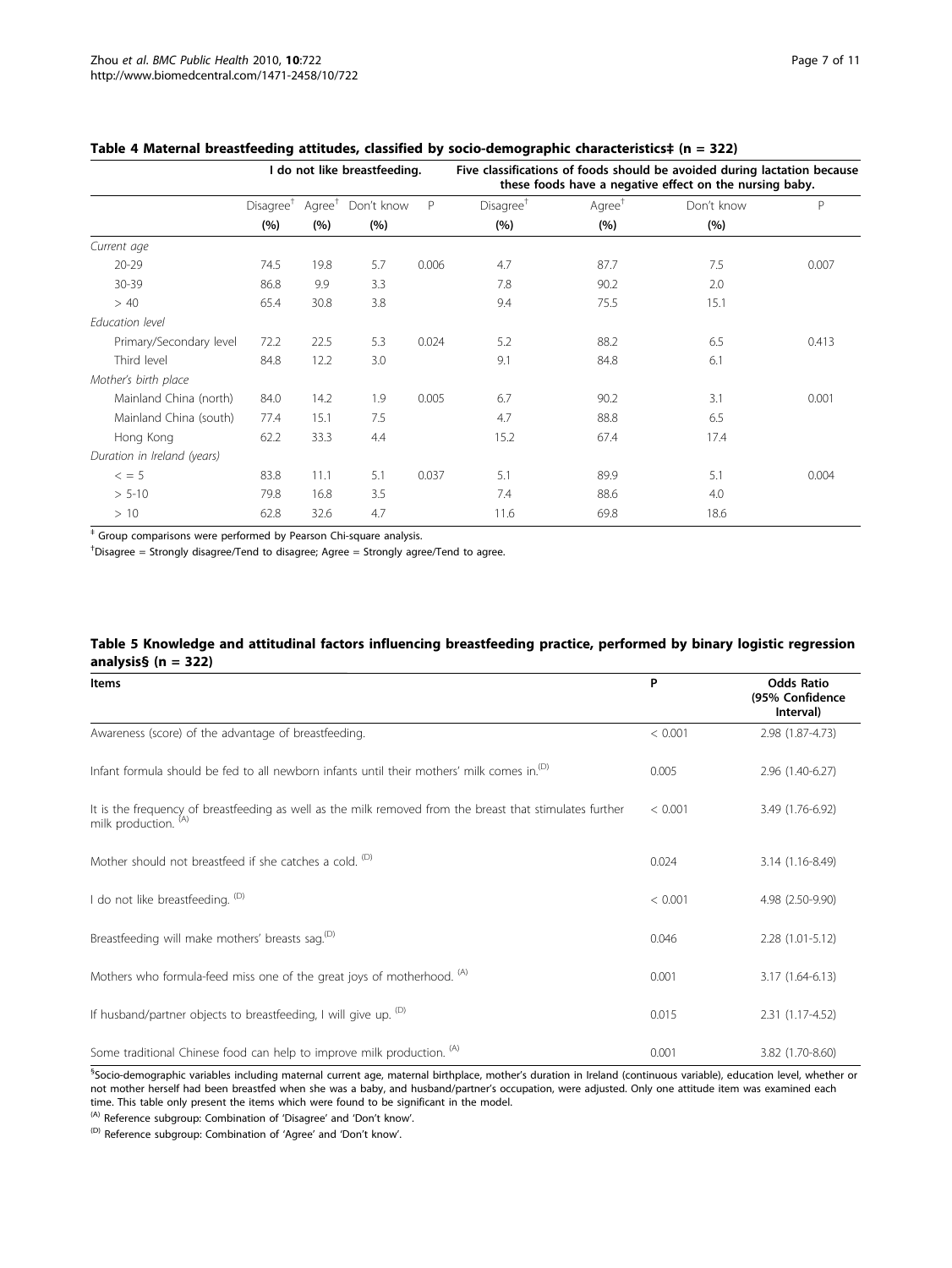conducted by Li et al. [[16](#page-9-0)]. However, misconceptions revealed in the present study were less prevalent among the Chinese mothers in Australia [[16](#page-9-0)]. In the present study, mothers agreed to feed the newborn with formula before breast milk came in, contradicting to the WHO infant feeding recommendations [[31\]](#page-9-0). Thus health professionals in Ireland need to encourage attachment to the breast as soon as the baby is born. Mothers in this study were not aware of the long term health benefits of breastfeeding, suggesting a need to emphasize this information in breastfeeding education in Ireland, and some scientific evidence might be given by way of example. In addition, many mothers thought they should discontinue breastfeeding if they caught a cold, however, medical advice indicates that continued breastfeeding has a protective effect for the baby if the mother has already suffered from a cold [[32](#page-9-0)]. Breastfeeding education should inform mothers more on the medical situations when breastfeeding should or should not be advised [\[33](#page-9-0)].

## Attitudes towards breastfeeding

Attitudes favourable to breastfeeding found in this study, including a preference for breastfeeding, the belief that 'formula-feeders miss one of the great joys of motherhood' and 'breast milk is cheaper than infant formula', have also been reported among Chinese mothers in Australia, where an even stronger preference (91%) for breastfeeding exists [[16](#page-9-0)]. These positive attitudes might be attributed to the Chinese breastfeeding culture [[16,34,35\]](#page-9-0). Although mothers believed that breastfeeding would help them to regain their figure faster than formula feeding, they also agreed that breastfeeding would make mothers' breasts sag. Ambivalent outcomes were also reported by Li  $et$  al. [\[16\]](#page-9-0) in Australia, but not by Kong & Lee [[30](#page-9-0)] in Hong Kong, where far fewer perceived this negative effect to the shape of breasts [[30](#page-9-0)].

Breastfeeding was considered to be inconvenient among Chinese mothers in Ireland. This result was contrasted with the finding of Li et al. [[16](#page-9-0)] in Australia but was consistent with the findings of some other migration studies in Australia and Europe [[10,13,14](#page-9-0)]. In an attempt to solve the inconvenience of breastfeeding, mothers could be encouraged to use breast pumps, which allow other caretaker to participate in infant feeding by using breast milk rather than formula in the bottle. Embarrassment and the unwillingness to breastfeed in public were demonstrated among Chinese mothers in Ireland. Culture may account for this. The Chinese have always regarded the breasts as sexual objects. This has affected them to the extent that not many breastfeed in public [[29\]](#page-9-0). This attitude is not unique to the Chinese culture. Studies in Ireland have also reported very strong negative response to breastfeeding in the public and cultural values which in turn have made formula feeding

the norm [[24,27](#page-9-0),[36](#page-9-0),[37](#page-9-0)]. However, in Australia where breastfeeding is predominant and people generally breastfeed in public, 89% of Chinese immigrant mothers denied that breastfeeding was too embarrassing, and 82% did not mind breastfeeding in front of others [\[16](#page-9-0)]. Accordingly, in spite of the cultural influence, environmental influence seemed to weight more on the issue of breastfeeding in public. Therefore, breastfeeding campaigns in Ireland need to increase the acceptance of breastfeeding in public as well as facilitate a more breastfeeding friendly environment via providing appropriate public facilities, and giving mothers information on clothing and positioning techniques to minimize exposure of the nursing mother. The belief that 'infant formula feeding is a better choice for a working mother' may be on one hand associated with the perceptions of breastfeeding being inconvenient and embarrassing in this study. On the other hand, the workplace environment not being conducive to breastfeeding may account for this [[38,39](#page-9-0)]. Health sectors should evaluate the working environment when establishing strategies to

In this study, husband's attitudes and infant formula advertisements were not considered to be a strong influence on the maternal infant feeding decision. This may be explained by the Chinese culture that women are mainly supported, guided and looked after by their mothers or female relatives, and women's breastfeeding practices are positively associated with the information and support they receive from their mother or motherin-law. The main role for a husband is considered to be to provide for the financial needs of the family [[40\]](#page-9-0). A study in Hong Kong indicated that only 9.6% mothers ranked husband's advice as the most important factors determining their infant feeding decision [[30\]](#page-9-0). At the same time, a lack of breastfeeding knowledge was perceived among themselves by the Chinese mothers in Ireland, this may be due to less information and support being received from their mothers far away in China.

improve breastfeeding in Ireland.

Cultural beliefs in the positive effect of a traditional postpartum diet on breast milk production predominated in this survey population. For those who consume the 'special Chinese diet', this cultural belief may help to remove the commonly perceived barrier, insufficient breast milk [[15,41](#page-9-0)], and in turn psychologically help to prolong the breastfeeding duration. On the contrary, for those who are not able to consume the 'special diet', this belief may have some negative influence to their breastfeeding duration. There is also some evidence among Vietnamese immigrants to support the importance of confinement foods to lactation [[40,](#page-9-0)[42](#page-10-0)]. Therefore, the availability and accessibility of traditional Chinese foods in Ireland may be essential to optimize breastfeeding duration. The longer mothers lived in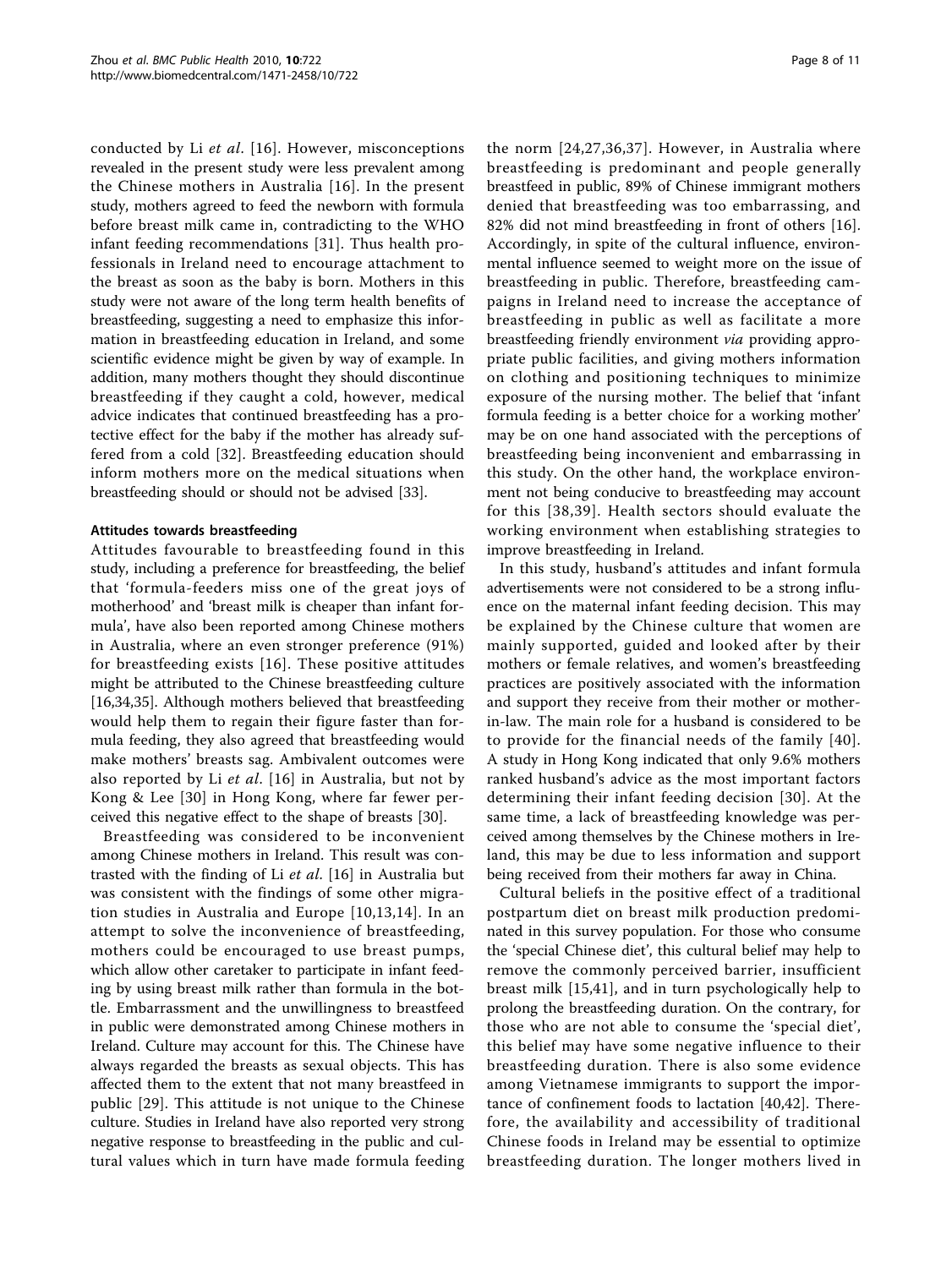Ireland, the less likely they were to hold the cultural belief in the efficacy of traditional postpartum diets. This is suggestive of the intra-individual shifts over time in the beliefs of immigrant mothers.

Chinese mothers in this study had more misconceptions and negative attitudes towards breastfeeding than Chinese mothers in Perth, Australia [[16\]](#page-9-0). Variations in socio-demographic status may account for this difference. Chinese mothers in the present study were in a relatively lower socio-demographic status than the participants in Perth, Australia, which was reflected by the lower percentages of maternal third level educational attainment (51.6% vs. 76.3%), mother having professional work or self-employed (24.9% vs. 38%), and husband having professional work or self-employed (34.8% vs. 80.9%). On the other hand, the influence of the host environment may also account for the gap in breastfeeding knowledge and attitudes between these two groups of migrant Chinese mothers. Australia has a series of breastfeeding programmes, including those specifically talored to ethnic groups [[43\]](#page-10-0). If there was as much education and promotion specific to ethnic groups in Ireland as in Australia, and if breastfeeding was as prevalent and acceptable in Ireland as in Australia, the gap would perhaps diminish.

# The association between of breastfeeding attitudes/ knowledge and practices

Maternal breastfeeding knowledge and attitudes were found to be influential to infant feeding behaviour, corroborating other studies [\[22](#page-9-0),[23](#page-9-0),[27](#page-9-0)]. Those who reported that they liked breastfeeding and enjoyed doing so were also more likely to breastfeed. They had indicated a strong willingness to breastfeed and that they were not easily influenced by others. This suggests that in promoting breastfeeding, it may be more effective to publicize it as enjoyable rather than a maternal responsibility, and target at those who have lower self-efficacy of breastfeeding. Culture belief should not be ignored, as who believed in the efficacy of traditional Chinese diet were more likely to breastfeed. More research into the cultural influence would facilitate the provision of effective, consistent, and culturally sensitive education and intervention.

# Socio-demographic influences on breastfeeding knowledge and attitudes

In this study, those having inaccurate breastfeeding knowledge were more likely to be younger (< 30 years old), less educated and less affluent mothers, as well as having not herself been breastfed as a baby. Less educated mothers also had less positive attitudes towards breastfeeding. These findings can be explained by the recent literature on the relationships of maternal age

[[44](#page-10-0)], education [[45\]](#page-10-0), economic status [\[46](#page-10-0)], mother herself having been breastfed as a baby or not [[47\]](#page-10-0) and breastfeeding practices. Length of stay in Ireland was found to be inversely associated with breastfeeding knowledge and attitudes. This was similar to the Chinese study in Australia, in which the authors attributed this to social isolation and difficulties in communicating in English [[16](#page-9-0)]. However those reasons might not be generalized to our study, because breastfeeding in Ireland is much less prevalent than that in Australia. The longer staying Irish residents becoming less knowledgeable about and positive towards breastfeeding was probably due to acculturation, i.e. adapting themselves to the formula feeding culture of Ireland. Hong Kong mothers were found to have less knowledge, less positive attitudes and weaker cultural beliefs of breastfeeding than mothers from mainland China. This can be explained by the fact that breastfeeding rates in Hong Kong (less than 67%) are lower than that in mainland China (about 80%) [\[9,39](#page-9-0),[48-51](#page-10-0)]. However, previous migration studies did not specifically separate Chinese mothers from Hong Kong and from the mainland [[13](#page-9-0),[14](#page-9-0),[16\]](#page-9-0), thus the attitudinal differences revealed in this survey may need to be considered and verified in future studies.

## Limitation

The generalisability of the study findings is limited due to the use of convenience sampling. Any conclusions that were reached may be applicable only to people who share the characteristic of this sample. However, since the contact information of Chinese mothers in Ireland is unavailable, and considering the study constraints of time and cost, the strategy of convenience sampling is more feasible than probability sampling in this study. Mothers with third level education dominating in the study participants may be a source of bias. Further study among less well-educated Chinese mothers in Ireland is warranted. Due to the snowball method in data collection, it was not possible to obtain a response rate in this study. This problem however has been a feature in other migrations studies [[40,](#page-9-0)[52\]](#page-10-0). The inflation of alpha-error in one way ANOVA analysis and multiple comparisons should also be acknowledged. In spite of these limitations, a variety of strategies have been used to ensure the validity and reliability of this study, including Mandarin and Cantonese-speaking researcher, and translation followed by 'blind' back translation of the questionnaire.

## Conclusions

This study explored the maternal breastfeeding knowledge, attitudes and cultural beliefs of Chinese mothers who are currently living in Ireland. In spite of the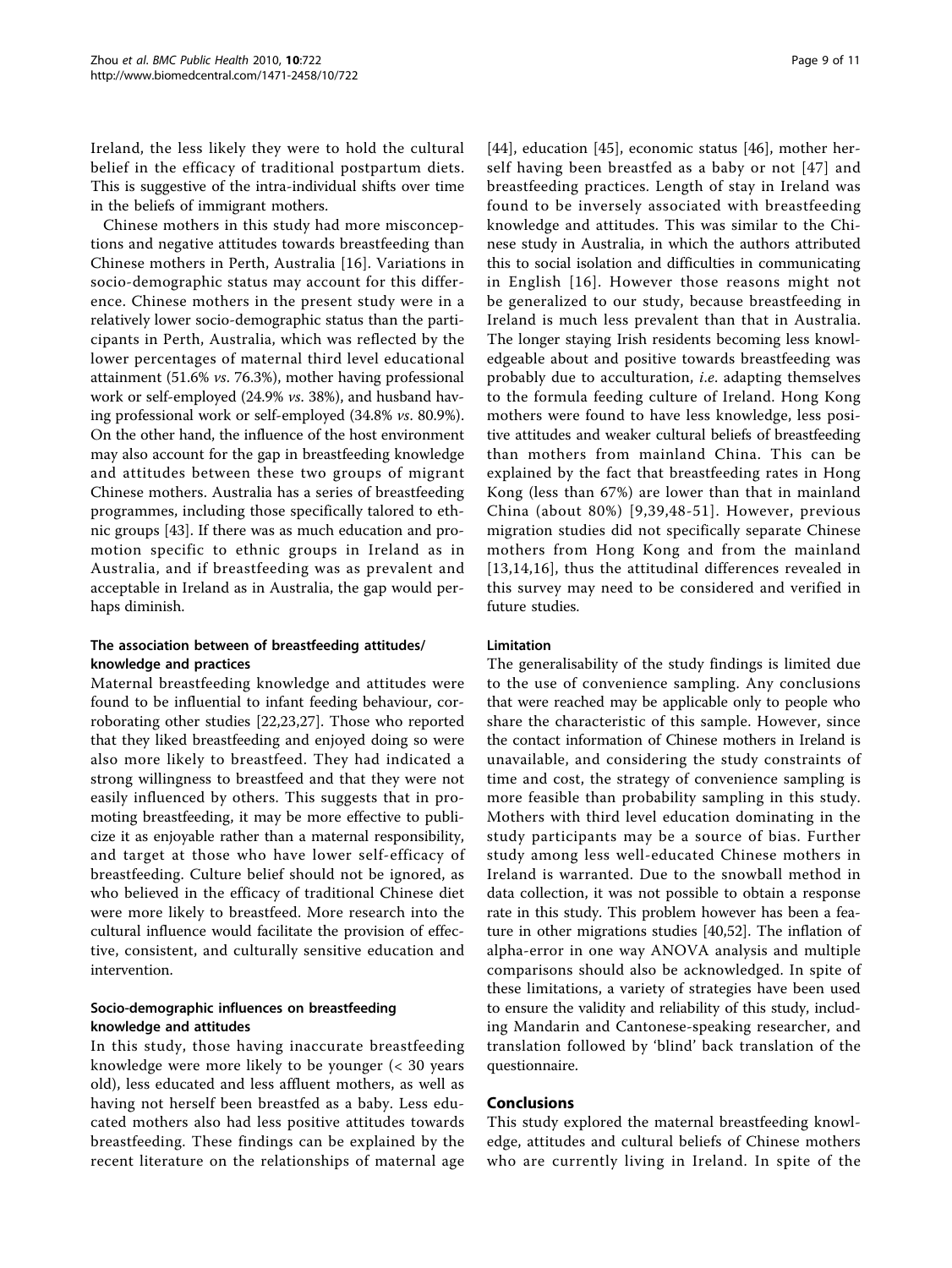<span id="page-9-0"></span>general awareness of the advantages of breastfeeding, misconceptions, negative attitudes and strong cultural belief found in this study suggest a need to emphasize the long-term benefits of exclusive breastfeeding for the first six months, to improve the social acceptance of breastfeeding in public, and to offer culturally appropriate support to Chinese mothers in Ireland. Maternal breastfeeding knowledge and attitudes were strongly associated with breastfeeding practice in this study, those who were less knowledgeable (younger, less welleducated, in a lower social class and had not been breastfed as a baby) and less inclined to breastfeed (less well-educated, Hong Kong mothers, and longer staying Irish residents) should be targeted for breastfeeding education and intervention.

#### Acknowledgements

The participation of those Chinese mothers and the assistance of the Chinese communities in Ireland are acknowledged with gratitude. This study was funded by Postgraduate R&D Skill, Strand I, Republic of Ireland.

#### Authors' contributions

QZ, KMY and JMK were responsible for the study design and the interpretation of the results (JMK was the study coordinator/supervisor). QZ was responsible for data collection, input and analysis, as well as the writeup of the draft manuscript. KMY and JMK contributed to the editing of the final manuscript. All authors read and approved the final manuscript.

#### Competing interests

The authors declare that they have no competing interests.

#### Received: 11 May 2010 Accepted: 23 November 2010 Published: 23 November 2010

#### References

- Meyers D: [Breastfeeding and health outcomes.](http://www.ncbi.nlm.nih.gov/pubmed/19827918?dopt=Abstract) Breastfeed Med 2009, 4(Suppl 1):S13-15.
- 2. Scott JA, Binns CW: [Factors associated with the initiation and duration of](http://www.ncbi.nlm.nih.gov/pubmed/10197366?dopt=Abstract) [breastfeeding: a review of the literature.](http://www.ncbi.nlm.nih.gov/pubmed/10197366?dopt=Abstract) Breastfeed Rev 1999, 7(1):5-16.
- 3. Dennis CL: [Breastfeeding initiation and duration: a 1990-2000 literature](http://www.ncbi.nlm.nih.gov/pubmed/11843016?dopt=Abstract) [review.](http://www.ncbi.nlm.nih.gov/pubmed/11843016?dopt=Abstract) J Obstet Gynecol Neonatal Nurs 2002, 31(1):12-32.
- 4. Thulier D, Mercer J: [Variables associated with breastfeeding duration.](http://www.ncbi.nlm.nih.gov/pubmed/19538614?dopt=Abstract) J Obstet Gynecol Neonatal Nurs 2009, 38(3):259-268.
- 5. Meedya S, Fahy K, Kable A: [Factors that positively influence breastfeeding](http://www.ncbi.nlm.nih.gov/pubmed/20299299?dopt=Abstract) [duration to 6 months: A literature review.](http://www.ncbi.nlm.nih.gov/pubmed/20299299?dopt=Abstract) Women Birth 2010.
- 6. Kannan S, Carruth BR, Skinner J: [Cultural influences on infant feeding](http://www.ncbi.nlm.nih.gov/pubmed/9917740?dopt=Abstract) [beliefs of mothers.](http://www.ncbi.nlm.nih.gov/pubmed/9917740?dopt=Abstract) J Am Diet Assoc 1999, 99(1):88-90.
- 7. Singh GK, Kogan MD, Dee DL: [Nativity/immigrant status, race/ethnicity,](http://www.ncbi.nlm.nih.gov/pubmed/17272583?dopt=Abstract) [and socioeconomic determinants of breastfeeding initiation and](http://www.ncbi.nlm.nih.gov/pubmed/17272583?dopt=Abstract) [duration in the United States, 2003.](http://www.ncbi.nlm.nih.gov/pubmed/17272583?dopt=Abstract) Pediatrics 2007, 119(Suppl 1):S38-46.
- 8. Gartner LM, Stone C: [Two thousand years of medical advice on](http://www.ncbi.nlm.nih.gov/pubmed/7701356?dopt=Abstract) [breastfeeding: comparison of Chinese and western texts.](http://www.ncbi.nlm.nih.gov/pubmed/7701356?dopt=Abstract) Semin Perinatol 1994, 18(6):532-536.
- 9. Xu F, Qiu L, Binns CW, Liu X: [Breastfeeding in China: a review.](http://www.ncbi.nlm.nih.gov/pubmed/19531253?dopt=Abstract) Int Breastfeed J 2009, 4:6.
- 10. Goel KM, House F, Shanks RA: [Infant-feeding practices among immigrants](http://www.ncbi.nlm.nih.gov/pubmed/719341?dopt=Abstract) [in Glasgow.](http://www.ncbi.nlm.nih.gov/pubmed/719341?dopt=Abstract) Br Med J 1978, 2(6146):1181-1183.
- 11. Janssen PA, Livingstone VH, Chang B, Klein MC: [Development and](http://www.ncbi.nlm.nih.gov/pubmed/19178746?dopt=Abstract) [evaluation of a Chinese-language newborn feeding hotline: a](http://www.ncbi.nlm.nih.gov/pubmed/19178746?dopt=Abstract) [prospective cohort study.](http://www.ncbi.nlm.nih.gov/pubmed/19178746?dopt=Abstract) BMC Pregnancy Childbirth 2009, 9:3.
- 12. Sit C, Yeung D, He M, Anderson G: The growth and feeding patterns of 9 to 12 month old Chinese Canadian infants. Nutr Res 2001, 21:505-516.
- 13. Diong S, Johnson M, Langdon R: [Breastfeeding and Chinese mothers](http://www.ncbi.nlm.nih.gov/pubmed/10941319?dopt=Abstract) [living in Australia.](http://www.ncbi.nlm.nih.gov/pubmed/10941319?dopt=Abstract) Breastfeed Rev 2000, 8(2):17-23.
- 14. Homer CS, Sheehan A, Cooke M: [Initial infant feeding decisions and](http://www.ncbi.nlm.nih.gov/pubmed/12227561?dopt=Abstract) [duration of breastfeeding in women from English, Arabic and Chinese](http://www.ncbi.nlm.nih.gov/pubmed/12227561?dopt=Abstract)[speaking backgrounds in Australia.](http://www.ncbi.nlm.nih.gov/pubmed/12227561?dopt=Abstract) Breastfeed Rev 2002, 10(2):27-32.
- 15. Li L, Zhang M, Scott JA, Binns CW: Infant feeding practices in home countries and Australia: Perth Chinese mothers survey. Nutrition and Dietetics 2005, 62:82-88.
- 16. Li L, Zhang M, Binns CW: Chinese mothers' [knowledge and attitudes](http://www.ncbi.nlm.nih.gov/pubmed/14768309?dopt=Abstract) [about breastfeeding in Perth, Western Australia.](http://www.ncbi.nlm.nih.gov/pubmed/14768309?dopt=Abstract) Breastfeed Rev 2003, 11(3):13-19.
- 17. Twomey A, Kiberd B, Matthews T, O'Regan M: [Feeding infants an](http://www.ncbi.nlm.nih.gov/pubmed/11133060?dopt=Abstract) [investment in the future.](http://www.ncbi.nlm.nih.gov/pubmed/11133060?dopt=Abstract) Ir Med J 2000, 93(8):248-250.
- 18. Central Statistics Office: Census 2006 Non-Irish nationals living in Ireland. Dublin: the Stationery Office; 2008.
- 19. Department of Health and Children: Breastfeeding in Ireland: A five-year strategic action plan. Dublin: Department of Health and Children; 2005.
- 20. Tarrant RC, Younger KM, Sheridan-Pereira M, White MJ, Kearney JM: The prevalence and determinants of breast-feeding initiation and duration in a sample of women in Ireland. Public Health Nutr 2010, 13(6):760-770.
- 21. Begley C, Gallagher L, Clarke M, Carroll M, Millar S: The national infant feeding survey 2008. Dublin: Health Service Executive; 2009.
- 22. Scott JA, Shaker I, Reid M: [Parental attitudes toward breastfeeding: their](http://www.ncbi.nlm.nih.gov/pubmed/15153132?dopt=Abstract) [association with feeding outcome at hospital discharge.](http://www.ncbi.nlm.nih.gov/pubmed/15153132?dopt=Abstract) Birth 2004, 31(2):125-131.
- 23. Scott JA, Binns CW, Oddy WH, Graham KI: [Predictors of breastfeeding](http://www.ncbi.nlm.nih.gov/pubmed/16585281?dopt=Abstract) [duration: evidence from a cohort study.](http://www.ncbi.nlm.nih.gov/pubmed/16585281?dopt=Abstract) Pediatrics 2006, 117(4):e646-655.
- 24. Connolly C, Kelleher CC, Becker G, Friel S, Gabhainn SN: [Attitudes of young](http://www.ncbi.nlm.nih.gov/pubmed/9695427?dopt=Abstract) [men and women to breastfeeding.](http://www.ncbi.nlm.nih.gov/pubmed/9695427?dopt=Abstract) Ir Med J 1998, 91(3):88-89.
- 25. Grossman LK, Harter C, Hasbrouck C: [Testing mothers](http://www.ncbi.nlm.nih.gov/pubmed/2277342?dopt=Abstract)' knowledge of [breastfeeding: instrument development and implementation and](http://www.ncbi.nlm.nih.gov/pubmed/2277342?dopt=Abstract) [correlation with infant feeding decision.](http://www.ncbi.nlm.nih.gov/pubmed/2277342?dopt=Abstract) J Pediatr Perinat Nutr 1990, 2(2):43-63.
- 26. De la Mora A, Russell D, Dungy C, Losch M, Dusdieker L: The Iowa Infant Feeding Attitude Scale: Analysis of reliability and validity. J Appl Soc Psychol 1999, 29:2362-2380.
- 27. Sittlington J, Stewart-Knox B, Wright M, Bradbury I, Scott JA: [Infant-feeding](http://www.ncbi.nlm.nih.gov/pubmed/17041021?dopt=Abstract) [attitudes of expectant mothers in Northern Ireland.](http://www.ncbi.nlm.nih.gov/pubmed/17041021?dopt=Abstract) Health Educ Res 2007, 22(4):561-570.
- 28. Chambers JA, McInnes RJ, Hoddinott P, Alder EM: [A systematic review of](http://www.ncbi.nlm.nih.gov/pubmed/18062138?dopt=Abstract) measures assessing mothers' [knowledge, attitudes, confidence and](http://www.ncbi.nlm.nih.gov/pubmed/18062138?dopt=Abstract) [satisfaction towards breastfeeding.](http://www.ncbi.nlm.nih.gov/pubmed/18062138?dopt=Abstract) Breastfeed Rev 2007, 15(3):17-25.
- 29. Fok D: Cross cultural practice and its influence on breastfeeding-the Chinese culture. Breastfeed Rev 1996, 4:13-18.
- 30. Kong SK, Lee DT: [Factors influencing decision to breastfeed.](http://www.ncbi.nlm.nih.gov/pubmed/15117348?dopt=Abstract) J Adv Nurs 2004, 46(4):369-379.
- 31. WHO/UNICEF: Protecting, promoting and supporting breast-feeding. The special role of maternity services. Geneva: WHO; 1989.
- 32. American Academy of Pediatrics: Breastfeeding Your Baby: Answers to Common Questions. American Academy of Pediatrics; 2005.
- 33. WHO: Acceptable medical reasons for use of breast-milk substitutes. Geneva: WHO; 2009.
- 34. Hsiung P: To nurse the young: breastfeeding and infant feeding in late imperial China. J Family History 1995, 20:217-239.
- Tu P: Breastfeeding patterns and correlates in Shaanxi China. Asia Pac Pop 11995, 5:157-167.
- 36. Greene J, Stewart-Knox B, Wright M: [Feeding preferences and attitudes to](http://www.ncbi.nlm.nih.gov/pubmed/12587646?dopt=Abstract) [breastfeeding and its promotion among teenagers in Northern Ireland.](http://www.ncbi.nlm.nih.gov/pubmed/12587646?dopt=Abstract) J Hum Lact 2003, 19(1):57-65.
- 37. Stewart-Knox B, Gardiner K, Wright M: [What is the problem with breast](http://www.ncbi.nlm.nih.gov/pubmed/12859708?dopt=Abstract)[feeding? A qualitative analysis of infant feeding perceptions.](http://www.ncbi.nlm.nih.gov/pubmed/12859708?dopt=Abstract) J Hum Nutr Diet 2003, 16(4):265-273.
- 38. Tarrant M, Dodgson JE, Tsang Fei S: [Initiating and sustaining](http://www.ncbi.nlm.nih.gov/pubmed/12406205?dopt=Abstract) [breastfeeding in Hong Kong: contextual influences on new mothers](http://www.ncbi.nlm.nih.gov/pubmed/12406205?dopt=Abstract)' [experiences.](http://www.ncbi.nlm.nih.gov/pubmed/12406205?dopt=Abstract) Nurs Health Sci 2002, 4(4):181-191.
- 39. Leung EY, Au KY, Cheng SS, Kok SY, Lui HK, Wong WC: [Practice of](http://www.ncbi.nlm.nih.gov/pubmed/17148795?dopt=Abstract) [breastfeeding and factors that affect breastfeeding in Hong Kong.](http://www.ncbi.nlm.nih.gov/pubmed/17148795?dopt=Abstract) Hong Kona Med J 2006, 12(6):432-436.
- 40. Rossiter JC: [Attitudes of Vietnamese women to baby feeding practices](http://www.ncbi.nlm.nih.gov/pubmed/1453977?dopt=Abstract) [before and after immigration to Sydney, Australia.](http://www.ncbi.nlm.nih.gov/pubmed/1453977?dopt=Abstract) Midwifery 1992, 8(3):103-112.
- 41. Gatti L: [Maternal perceptions of insufficient milk supply in breastfeeding.](http://www.ncbi.nlm.nih.gov/pubmed/19094151?dopt=Abstract) J Nurs Scholarsh 2008, 40(4):355-363.